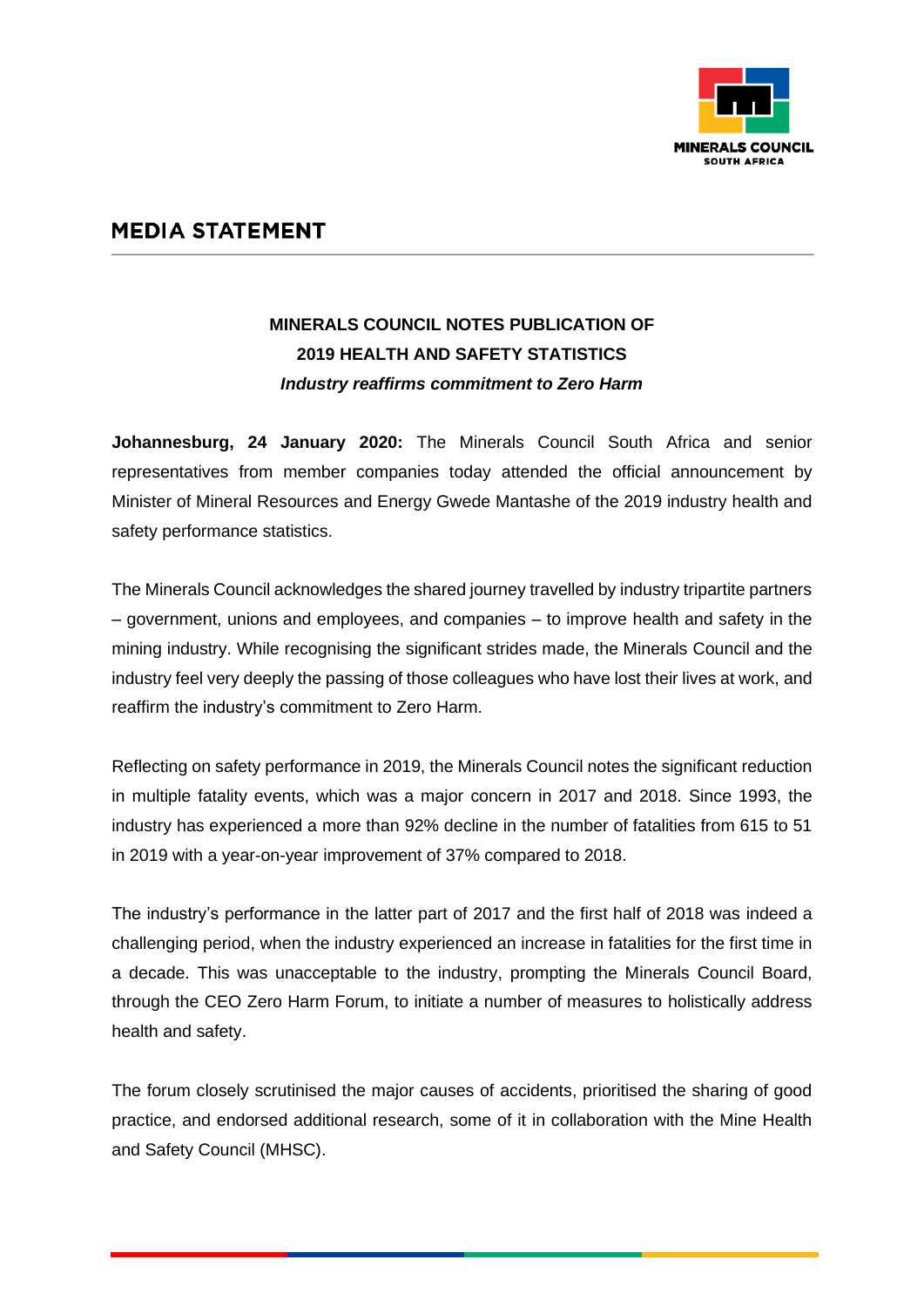In January 2019, the CEO Zero Harm Forum held a seminal event (known as CEO Heartfelt Conversations) which facilitated meaningful engagement amongst mining CEOs, and more senior industry representatives, on health and safety-related issues. These Heartfelt Conversations examined a number of crucial concerns, particularly in respect of visible leadership.

A direct outcome of the event was the establishment of a CEO-led strategy on health and safety, namely, Khumbul'ekhaya, which means "remember home". This strategy has placed at the forefront the elimination of fatalities as a priority, and to ensure that health and safety are addressed equally, while people are at work and beyond.

The industry-wide Health and Safety Days hosted by Minerals Council members across the mining industry continued in 2018 and 2019 contributed to greater visibility of health and safety among all stakeholders, and a greater sense of collective responsibility. The Minerals Council believes that by ensuring that health and safety are at the forefront of all activities, these initiatives have contributed towards the improvement the industry experienced during the latter part of 2018 and in 2019.

Reflecting further on the performance statistics published today, the Minerals Council notes that the reduction of the number of injuries must be a key focus area for all industry stakeholders. A further critical concern is the increase in the number of fatalities and injuries among female miners, which must receive the collective attention of all tripartite partners in developing initiatives to protect women in mining.

The Minerals Council also welcomed the significant improvements in disease incidence rates. There is a lag in the reporting of health-related performance, and so the statistics presented are for 2018. In the decade to 2018, the key disease rates for the mining sector - which include silicosis, TB and noise-induced hearing loss - improved by 74%, 63% and 56% respectively. These improvements, too, can be attributed to the collaborative and collective efforts of individual companies, Minerals Council programmes, the efforts of unions, government and tripartite initiatives led by the MHSC.

The improvement in counselling for HIV to 83% and screening for TB to 90%, better than the national average, are encouraging. The Minerals Council remain committed to reach industry targets and achieving this goal will be greatly assisted by the Masoyise Health Programme, which is a multi-stakeholder initiative aimed at reducing TB, HIV, occupational lung diseases and non-communicable diseases.